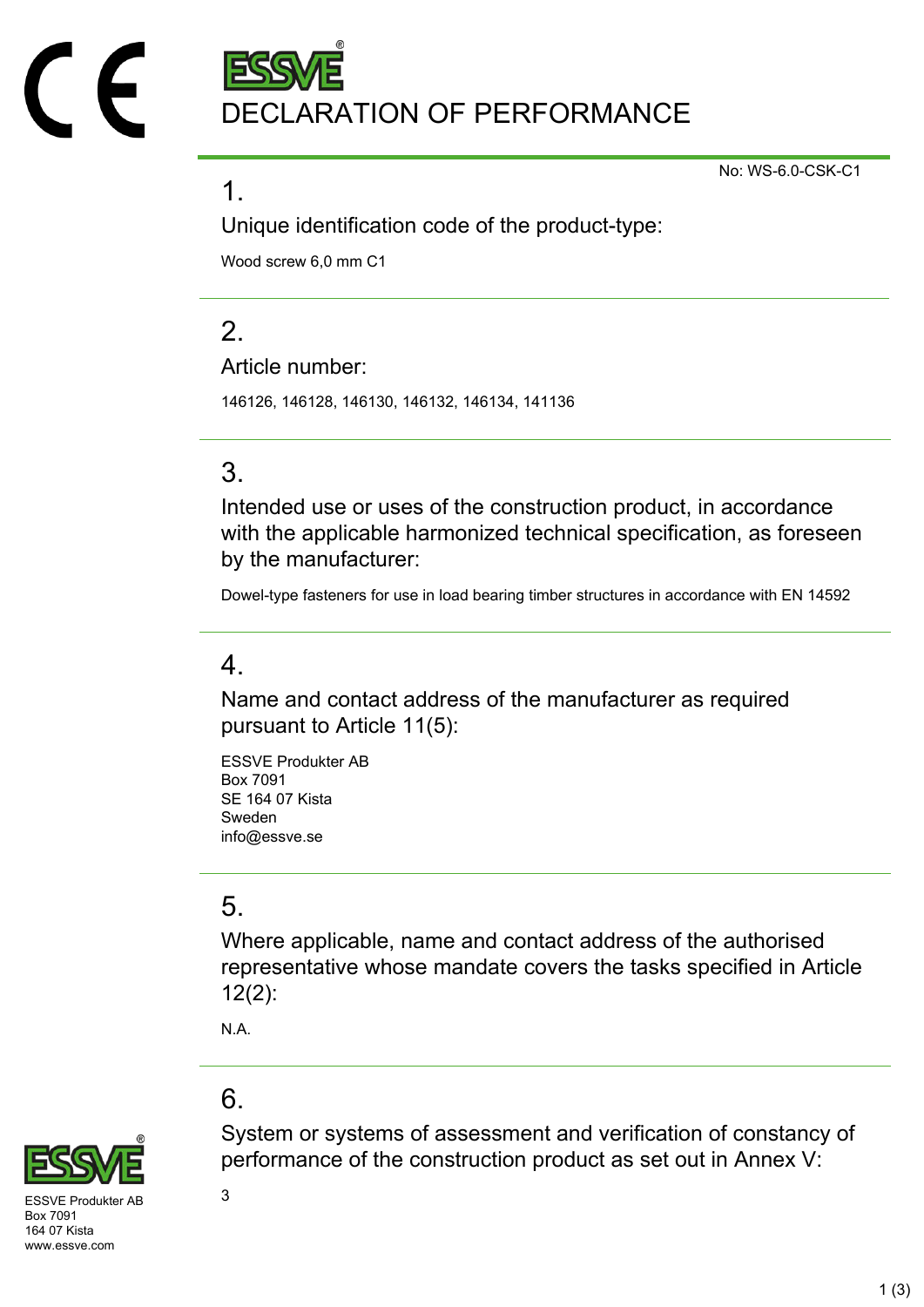

No: WS-6.0-CSK-C1

## 7.

In case of the declaration of performance concerning a construction product covered by a harmonised standard:

1015 performed: Initial Type Testing (ITT) under system:3 and issued:Test report

#### 8.

In case of the declaration of performance concerning a construction product for which a European Technical Assessment has been issued:

N.A. issued: in the basis of: performed: under system: and issued:

# 9.

Declared performance:

| <b>Essential characteristics</b>                                              | Performance                         | Harmonised technical specification |
|-------------------------------------------------------------------------------|-------------------------------------|------------------------------------|
| $M_{v k}$ [Nmm]                                                               | 8700                                | EN 14592:2008+A1:2012              |
| $f_{\text{ax k}}$ [N/mm <sup>2</sup> ] for $\rho_k$ = 350 kg/m <sup>3</sup>   | 14.7                                | EN 14592:2008+A1:2012              |
| $f_{\text{head},k}$ [N/mm <sup>2</sup> ] for $\rho_k$ = 350 kg/m <sup>3</sup> | 20.8                                | EN 14592:2008+A1:2012              |
| $f_{tens,k}$ [kN]                                                             | 11.1                                | EN 14592:2008+A1:2012              |
| $f_{\text{tor }k}$ [Nm] / $R_{\text{tor }k}$ [Nm] $\geq 1.5$                  | $2,1(p = 450 \text{ kg/m}^3)$       | EN 14592:2008+A1:2012              |
| Durability (i.e. corrosion protection)                                        | Service class 2 acc. to EN 1995-1-1 | EN 14592:2008+A1:2012              |
| $d_1$ [mm]                                                                    | 3.7                                 | EN 14592:2008+A1:2012              |



Box 7091 164 07 Kista www.essve.com